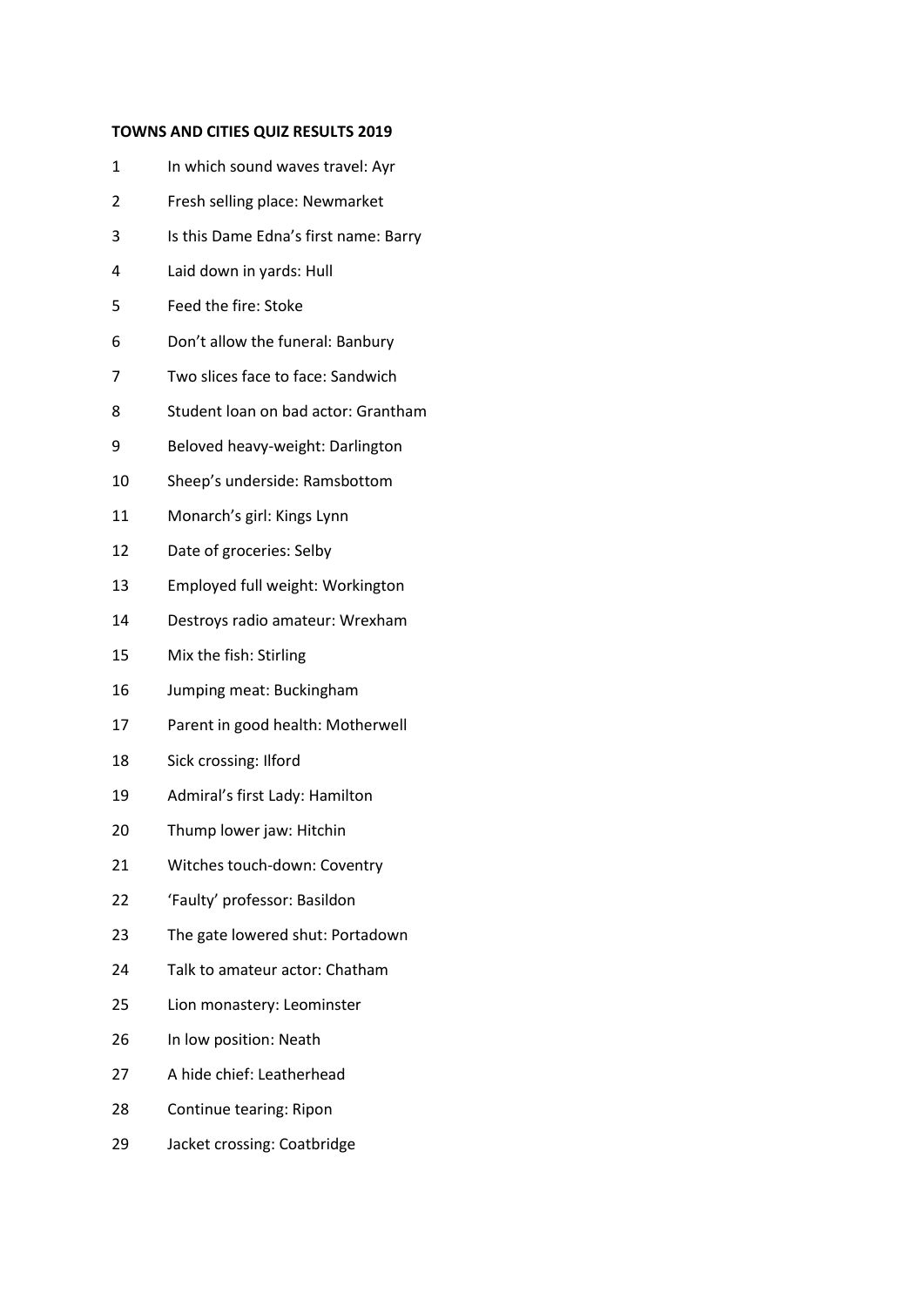- Cattle crossing: Oxford
- The grounds all finished: Landsend
- Theatre land: Broadway
- Where clay workers drink: Potters Bar
- Titfer meadow: Hatfield
- A letter to spare: Dover
- Comic pilot's porcelain: Biggleswade
- Blow can cause chapping: Windsor
- Span compass point: Bridgenorth
- Conflict of candle centre: Warwick
- Light the touch paper and withdraw: Bangor
- Protective clothing: Armagh
- Church in good condition: Kirkwell
- Aquatic animal protection: Fishguard
- Dye a jelly: Tintagel
- Detectives need these: Leeds
- A saucy taste: Worcester
- Open for past cheekie chappie: Dorchester
- Crank up Rantzen: Winchester
- Long necked and very tidal: Swansea
- Did Noah order another one: Newark
- Silent chips: Dumfries
- Communist OT character: Redruth
- Vehicles Gearing: Cardiff
- Only dirty people do: Bath
- Hawaiian greets you: Alloa
- Cheat on debt in ball game: Welshpool
- Sacred leader: Holyhead
- Do you flush here: Looe
- Church gate pasture: Lichfield